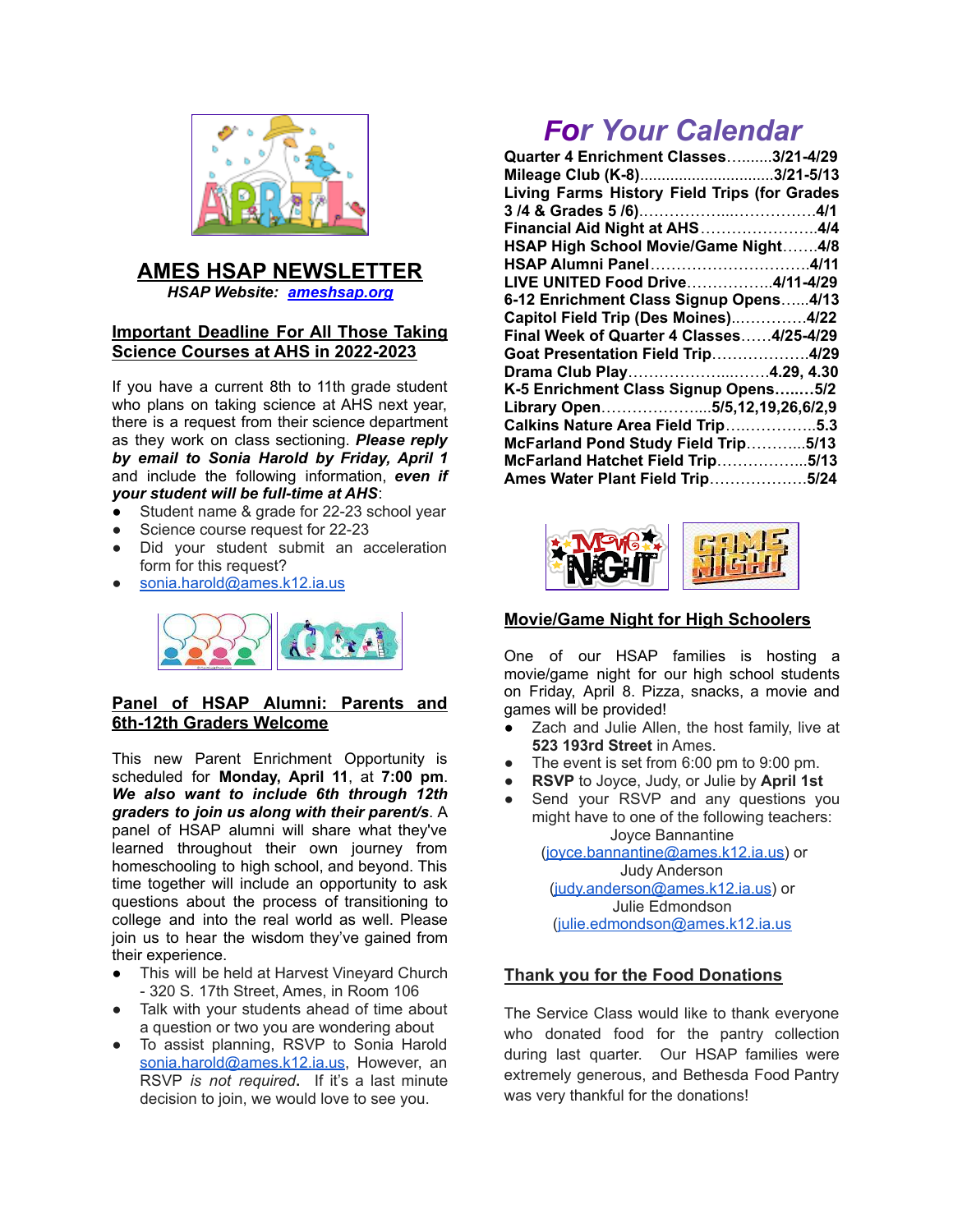

### **Mary Greeley Mileage Club for K-8**

Many in our HSAP are *on the move* since the 2022 Mileage Club began on March 21 and *runs* until May 13. *You can still join us*! Contact Kathy Burns for more details. Our HSAP has special permission for our parents to record the mileage covered via walking, jogging and/or running. If you would like to have any of your K-8 students participate in this program, contact [kathy.burns@ames.k12.ia.us](mailto:kathy.burns@ames.k12.ia.us), and provide their names and grade levels. Small prizes are awarded for every five miles completed, and a free t-shirt is given to those who complete 25 miles or more. *Participation is voluntary and is open to those HSAP students who are in Kindergarten through 8th grade.*



## **DMACC Career Discovery Events**

There are a number of Career Exploration Days, Worksite Industry Tours, and Virtual Events coming up in April and May that may be impactful or helpful for your student. Follow the link below to find out more. There will also be a DMACC STEM Festival in late spring (at the Ankeny campus). Follow this link to find out more about remaining availability in any of these events: Career [Discovery](https://www.dmacc.edu/workbasedlearning/careerdiscovery/Pages/careerdiscovery.aspx) Events

### **Financial Aid Night for Parents of Juniors at Ames High School**

Consider attending a "Financial Aid Night" on Monday, April 4, at 7:00 pm in the AHS Cafeteria. A representative from the Iowa College Access Network will give a presentation to explain how to complete the FAFSA (*Free Application for Federal Student Aid*) and the many steps involved in the financial aid process. This is a very informative evening for parents of juniors, but all are welcome.



## **To view and register for Field Trips**:

- Registration for May field trips will open, Friday, April 1
- Go to our **HSAP** [website](http://ameshsap.org/)
- Under Program Resources click on Services
- Scroll down and choose IN PERSON FIELD TRIPS
- Read the information by the stop sign
- Click on a month or scroll down to view
- Click on the Registration button
- Complete the Google Form
- **Click on Submit**

*Field Trip Cancellations:* If you have registered and need to cancel, please text or call Carrie Pahl (515) 450-4068 *as soon as possible* so others on the waiting list can join the field trips.

## **April In-Person Field Trip with Some Registration Openings**



**Des Moines Capitol Tour Grades: Whole Family** *No student drop-off***, must come with adult/s Friday, April 22 1:00 pm-2:30 pm (***Check-in by 12:40 pm)* **Location:** 1007 E. Grand Avenue, Des **Moines** *Registration deadline: April 15*

Tour the Des Moines Capitol building. The tour desk is located on the ground floor in the center rotunda. Only fourth grade and above will be allowed to walk the balcony under the dome.

- **Parking:** There is a link to parking information on the HSAP field trip website.
- No fee for this event

*"Do what you can, with what you have, where you are." –*

*Theodore [Roosevelt](https://everydaypower.com/theodore-roosevelt-quotes/)*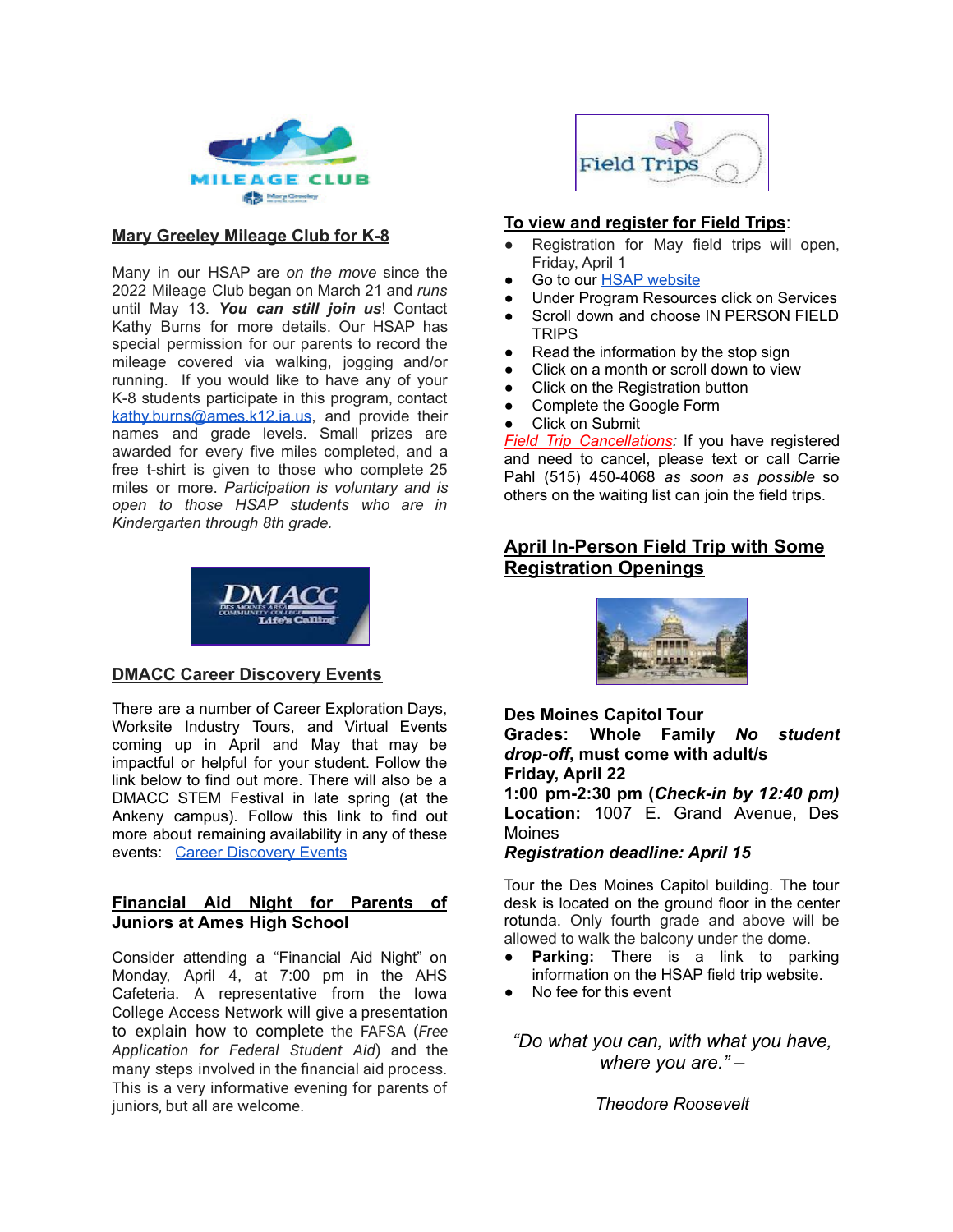

## **May In-Person Field Trips**

**Calkins Nature Area**

**Grades: Whole Family** (will be divided by age/grade when they arrive)

**Tuesday, May 3**

**10:00 am - 3:00 pm** *(Check-in by 9:45 am)* **Location:** 18335 135th Street, Iowa Falls *Registration deadline: April 26*

Enjoy the outdoors! Come explore the Calkins Nature Area. We will have three stations led by the naturalists that will take about 30 minutes each. The students will be divided into three age groups. (More details later.)

- We will explore their prairie, wood, and the animal exhibits.
- The Calkins Nature Center also includes a large collection of Native American artifacts.
- This will be an all day event.
- Families should bring sack lunches.
- No fee for this event.
- Travel time to the Nature Center is about one hour.

#### **McFarland Park** (*Note: two field trips)* **Pond Study**

**Grades: Best suited to Preschool - 5th grade** *(but whole family is welcome)*

**Friday, May 13**

**12:30 pm - 3:00 pm** *(Check-in by 12:15 pm)*

**Location:** McFarland Park, 56461 180th Street, Ames

*Registration deadline: May 9*

A lake is an amazing habitat full of critters. Students will learn about the food chain and use nets to explore and discover pond life.

- Younger children can come as long as a parent is keeping a close watch on them, and they are not interfering in the naturalist's lessons.
- **Clothing Requirements**: No flip flops, wear clothes that can get dirty, shorts okay
- Bring marked water bottles, if desired.
- No fee for this event



**McFarland Park** (*Note: two field trips)* **Hatchet Grades: Grades 6 & Up Friday, May 13 12:30 pm - 3:00 pm** *(Check-in by 12:15 pm)* **Location:** McFarland Park, 56461 180th Street, Ames *Registration deadline: May 9*

After your students finish reading *Hatchet* by Gary Paulsen or another wilderness survival book, such as *My Side of the Mountain* by Jean Craighead George, come to McFarland Park to experience survival shelter and fire building.

- *Suggestion:* Read *Hatchet* or another outdoors survival book before the field trip.
- **Clothing Requirements: No flip flops, wear** clothes that can get dirty, shorts okay
- Bring marked water bottles, if desired.
- No fee for this event



## **Ames Water Plant**

**Grades: Family** (will be divided by age/grade groups for better age-related instruction)

#### **Tuesday, May 24**

**10:00 am - 11:00 am Tour** *(Check in by 9:45 am)*

**1:00 pm - 2:00 pm Tour** *(Check in by 12:45 pm)*

**Location:** Ames Water Plant, 1800 E. 13th Street, Ames

## *Registration deadline: Monday, May 16*

Get to know your city. Your students will be voters someday! The students will learn about collection of groundwater through a network of wells, treatment of that water to make it suitable for human consumption, pumping of the water into the distribution system, and the management of the residual solids generated by the treatment process.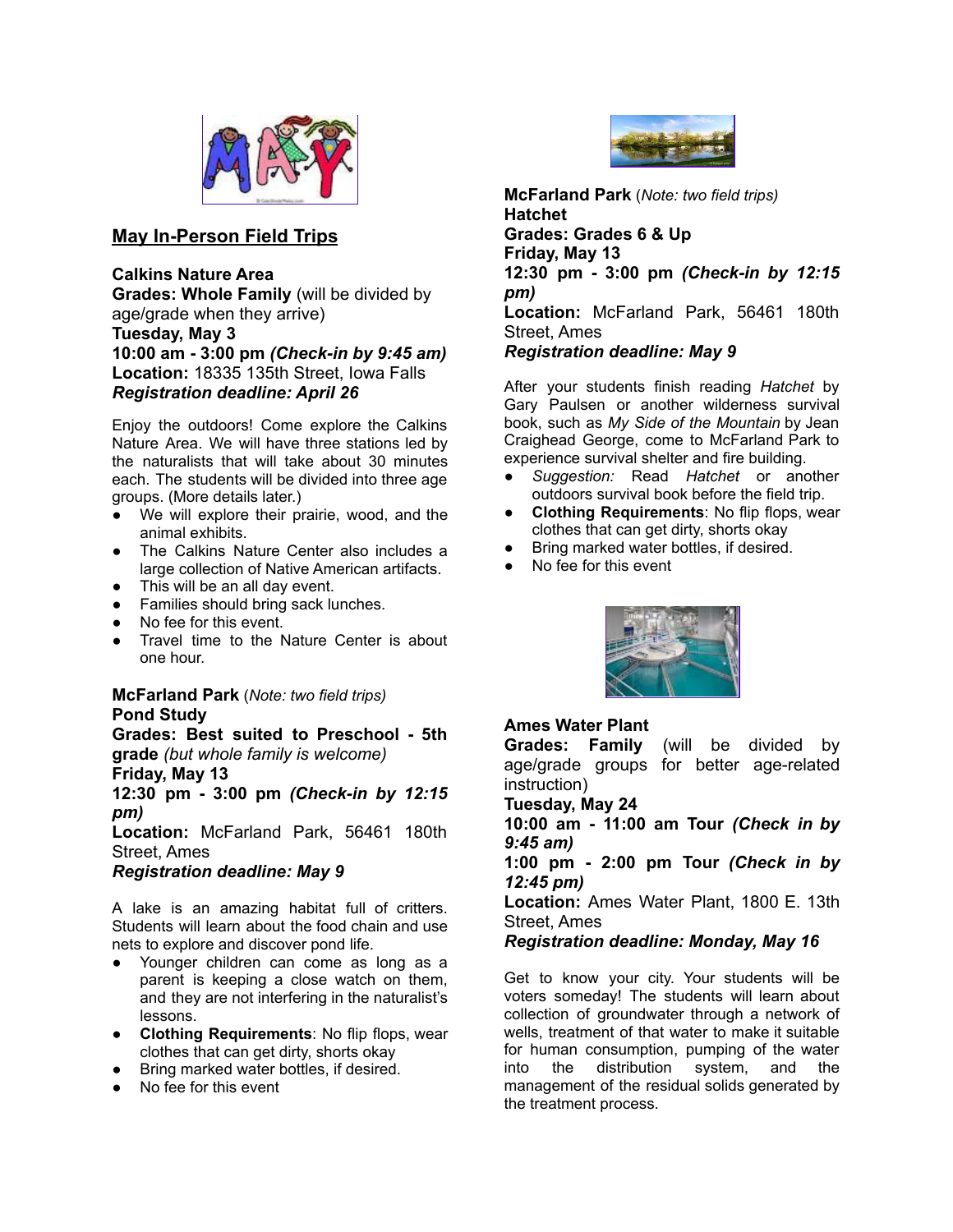

**2022-2023 HSAP Registration**

- *Friday, April 1*: 6th-12th grade Enrichment Class Descriptions emailed out
- *Wednesday, April 13*: 6th-12th Enrichment Class signup opens
- "*Coming soon*": HSAP Registration will be emailed to all families (Form A, Health Form, Emergency Contact Form, Permissions Form)
- *Sometime in April*: ACSD Registration *required of all HSAP families*
- *Monday, April 18*: Email containing information about K-5 Enrichment classes
- *Monday, May 2*: K-5 Enrichment Class signup opens
- *TBD dates in May*: HSAP team will partner with the ACSD Registrar to offer help sessions for any/all of the above



## **HSAP Drama Club Play**

The Ames HSAP Drama Club is performing the play "*The Truth About Blayds*" by A.A. Milne. This is a three act comedy. Please come and enjoy this *free, family-friendly* event! There will be two performances:

- Friday, April 29, at 6:30 pm
- Saturday, April 30, at 3:00 pm
- *Location:* Stonebrook Church (3611 Eisenhower Avenue, Ames)

## **An Opportunity for High School Students**

*The University of Chicago* has *Summer Session Programs* which are designed for high school students who are ready to tackle undergraduate-level material. The University of Chicago also offers scholarship programs that provide students the opportunity to participate

in a Summer Session course free of charge. Please visit **[SUMMER.UCHICAGO.EDU](http://summer.uchicago.edu/)** for more information.



## **2022 Graduation Ceremony Information**

This year's parent/student-designed Graduation Ceremony will be held on Sunday, May 22, at 3:00 pm at City Church located at 2400 Oakwood Road in Ames. Please note this is a new setting for the ceremony. All are welcome!



## **LIVE UNITED Food Drive in April**

As a part of our participation in the Mary Greeley Mileage Club, we have been invited to once again get involved in the LIVE UNITED Food Drive. We will be collecting items during the last three weeks of Enrichment Classes at Harvest. This will take place from April 11-29. If you are not involved in these classes, please contact Kathy Burns and she will do her best to arrange a pick-up. Here are some of the top items they are hoping to stock, but please don't feel limited by this list. *This is all voluntary, of course.* Here are some items that are on the wish list, but you are not limited to these options:

- Pancake mix & syrup, any cereal, instant oatmeal, soup (cream of mushroom, chicken noodle, tomato), hamburger/tuna helper, egg noodles, elbow macaroni, spaghetti, lasagna noodles, diced tomatoes, mixed vegetables, canned spinach/peas/carrots, canned fruit (mixed fruit, mandarin oranges, pineapple chunks), beef stew, instant potatoes
- *Non-Food Items*: shampoo, conditioner, dish soap, kleenex, toilet paper, laundry soap, paper towels, kitchen sponges, wipes, diapers, pull-ups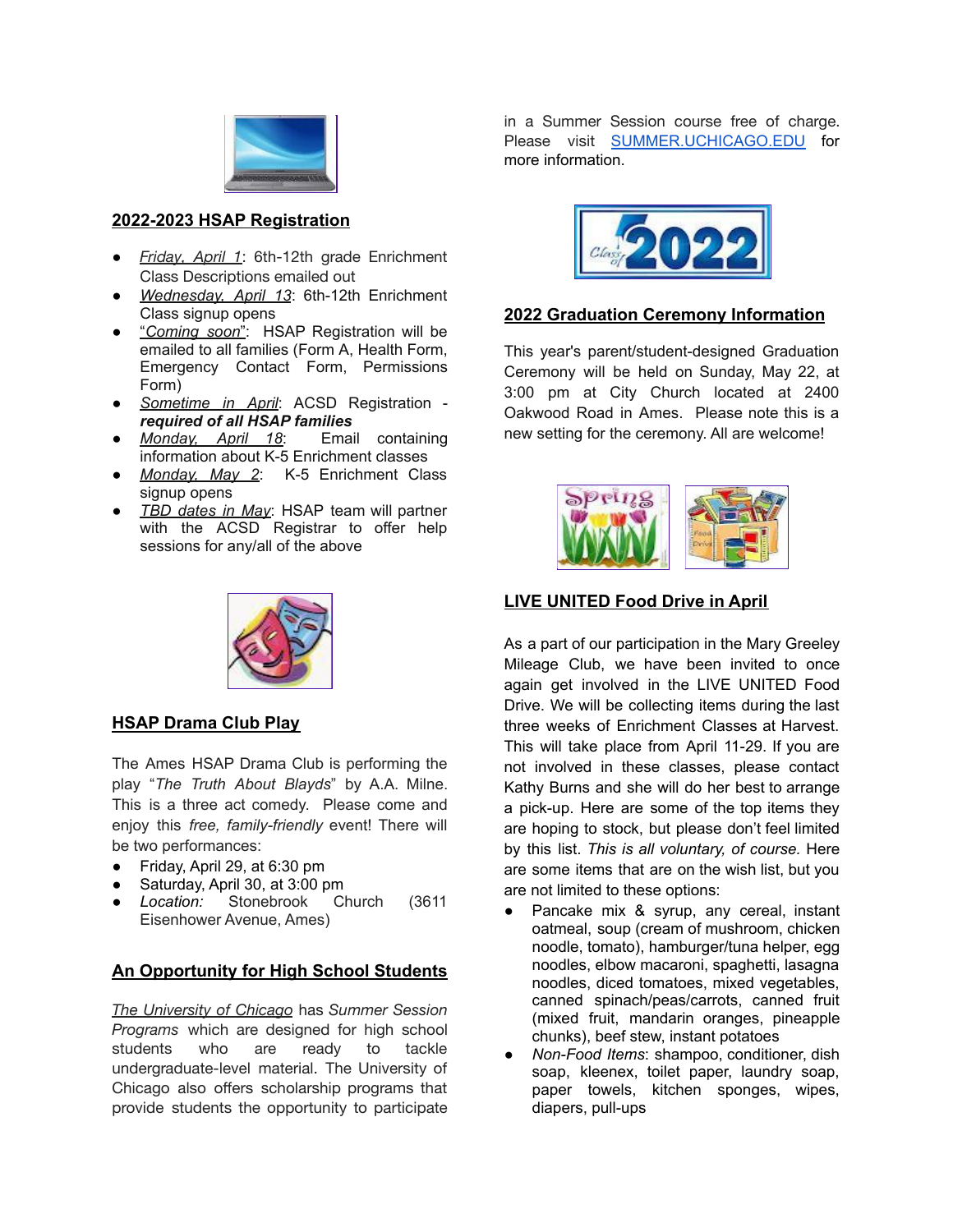

#### **High School Speech Club**

Our congratulations to Zachary Campbell, one of our HSAP students, who participated in the State Individual Speech Contest on March 12 at Adel DeSoto Minburn High School (ADM). He performed in the category of "Radio News Announcing", and received a "1" (the highest evaluation). We're proud of you, Zachary!



## **HSAP Curriculum Library**

If you are interested in borrowing some of the additional resources we have, please contact Kathy Burns ([kathy.burns@ames.k12.ia.us\)](mailto:kathy.burns@ames.k12.ia.us). She will let you know if the resource you're looking for is available, or place you on a waiting list, if desired. Our resources include:

- Barton (Level 1- Level 10)
- Institute for Excellence in Writing (IEW)
- Saxon Math for middle school and high school
- Teaching Textbooks for middle school and high school math.



## **Ames HSAP Resource Library**

We are all very thankful that our Librarian Joni Gainer is back from her medical leave and will be ready to process donations *after April 18*.

It is already the fourth quarter. Please feel free to keep books that are being used. However, we appreciate it if you would return those that are no longer being used. An easy goal would be to return books the last week of enrichment classes (April 25-28).

#### **Library Hours in May and early June:**

The Resource and Curriculum Library will be open from 11:30 am - 1:00 pm on the following Thursdays after our Enrichment Classes finish:

- May 5, 12, 19, 26
- June 2, 9

This summer Joni Gainer will have another medical leave, and she will send out an email when the library hours start up once again.



## **HSAP Student Earns Purple Ribbon**

Iowa Technology & Education Connection (ITEC) sponsors an annual student technology fair. Zachary Campbell, one of our HSAP seniors, was awarded a purple ribbon for his submission! This honor includes an invitation to present his project at the educators conference on April 13 and he is planning to attend. It will be held at the Iowa Events Center in Des Moines, and is considered a premier educational technology event in Iowa. Congratulations!



## **Free Piano to Homeschool Family**

Shelly Larson, a former HSAP Coordinator who served us faithfully for many years, has a spinet piano that she wants to generously give away to one of our HSAP home schooling families.

- It is *free*
- It is in need of a tune-up
- You will need to be able to transport it yourself
- To contact Shelly, please call or text her at 515-451-3564

*Don't let what you can't do stop you from doing what you can do.*

*John Wooden*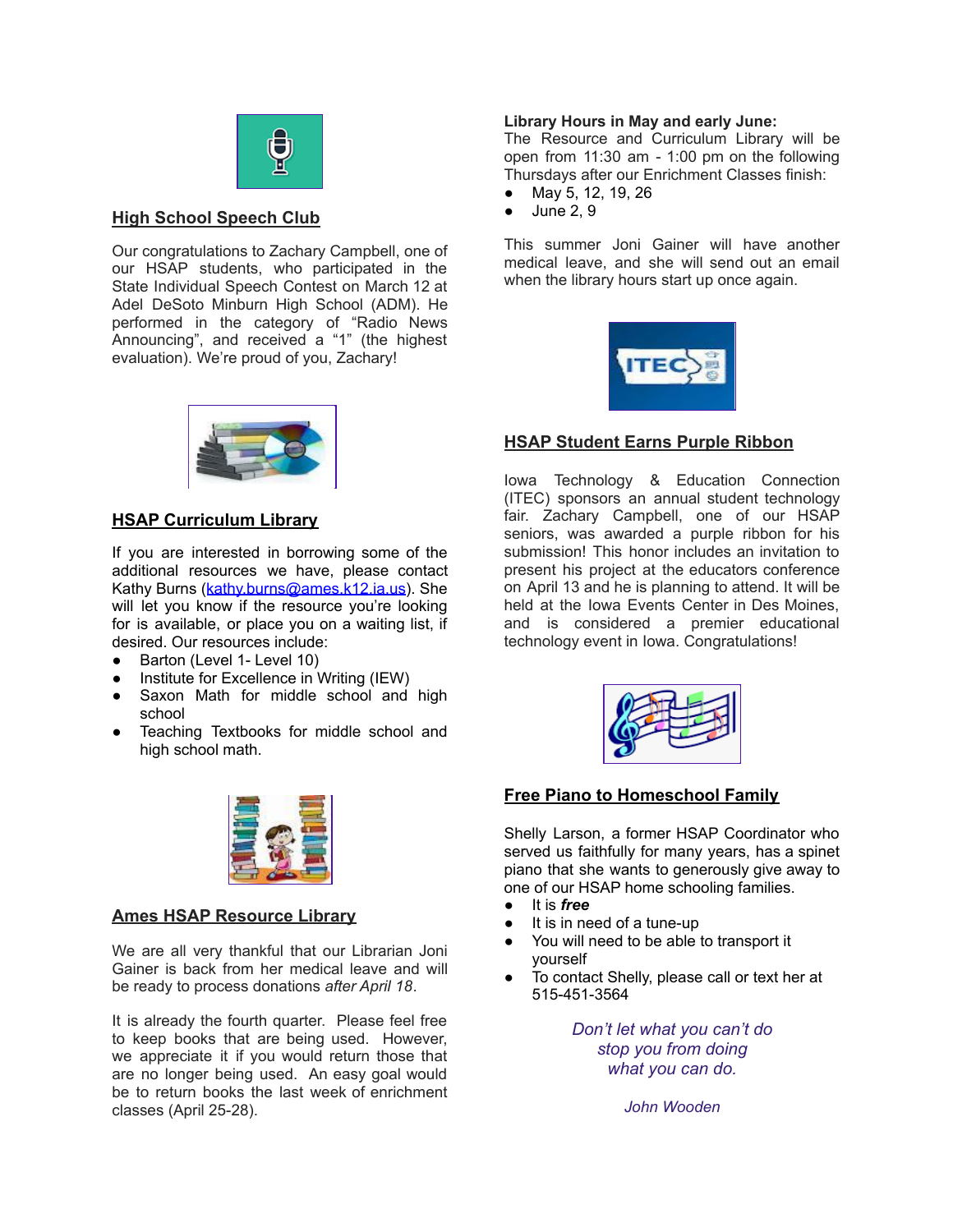

### **Humor Me**

Why couldn't the bell keep a secret? *It always tolled*

How do you know when your computer has the disney virus?

*Everything goes Goofy!*

Why was the computer so tired when it got home from the office? *Because it had a hard drive*

How much fun can you have doing arithmetic? *Sum fun*

What do you get when you cross a centipede and a parrot?

*A walkie-talkie*



### **Additional Ideas, Opportunities to Consider**

*These are not sponsored by our HSAP, but may be of interest to you and your family.*

#### *"Ames Has Talent!" Hosted by the Ames Children's Choirs*

K-12 students are invited to register and participate in the Sunday, April 3rd event known as "*Ames Has Talent*" to be held at 2:00 pm. The registration deadline has been extended to the day of the event, April 2. Trophies and prizes will be awarded in a variety of age groups. Check out their website and view under the topic "Upcoming Events"

● <https://www.ameschildrenschoirs.org>

#### *Ames Children's Choirs*

Their choirs include boys and girls ages 7-18. Visit their website for more information.

● <https://www.ameschildrenschoirs.org>

#### *Ames Public Library*

Consider exploring the calendar of our local Ames Library (515 Douglas Avenue) They hold a monthly Homeschool Book Club - next meeting is Thursday, April 7 from 10:00 am -11:00 am, and features *Front Desk* by Kelly Yang. You may want to check out their website and scroll through their April event calendar to see if you can find activities that fit your family's interests and schedule (arts, crafts, science experiments, and read alouds).

- Wild on Wednesdays: 3:45 pm 4:45 pm. K-5th grade event with a snack, crafts or science experiments and more
- Saturday, April 16 is the monthly STEM event from 11:00 am - 12:00 pm in the Auditorium at the library.
- On April 30, there will be a special "*Iowa Insect Pageant*" featuring a time of creating your own puppet.
- **Ames Public [Library](https://www.amespubliclibrary.org/)**

#### *Ames Water Plant Open House*

Learn more about Ames' great-tasting water at the Water Plant Open House from 10:00 am - 2:00 pm on Saturday, April 23. The plant is located at 1800 East 13th Street.

● Ames Water [Treatment](https://www.cityofames.org/government/departments-divisions-i-z/water-pollution-control/water-treatment-plant) Plant

#### *Blank Park Zoo*

Homeschool Safari in "*on hold*" at this time and may be offered in a new form in the future. Other programs can be found on their website.

- Spring and Summer Safari Camp
- Join the Zoo Crew 2022 as a special volunteer opportunity for youth ages 13-17 (application deadline is March 1)
- Animal-related STEM boxes for those aged 1-8 years old can be ordered online
- **[Blank](https://www.blankparkzoo.com/) Park Zoo**

## *Cultivating Hope Farms*

The vision statement of this non-profit includes "creating meaningful opportunities for inclusion and acceptance for those with autism and all disabilities." Please check out their website to find out more details, or contact Gina Perkins. Discovery experiences are offered for Pre-K to 3rd grade on Tuesdays from 4:30 pm - 5:30 pm, and Thursdays from 1:30 pm - 2:30 pm. (There is a *\$5.00 fee per child*).

- Located at 5500 240th Street, Ames
- 515-210-5407
- [ginaperkins1641@gmail.com](mailto:ginaperkins1641@gmail.com)
- <https://cultivatinghopefarms.org/>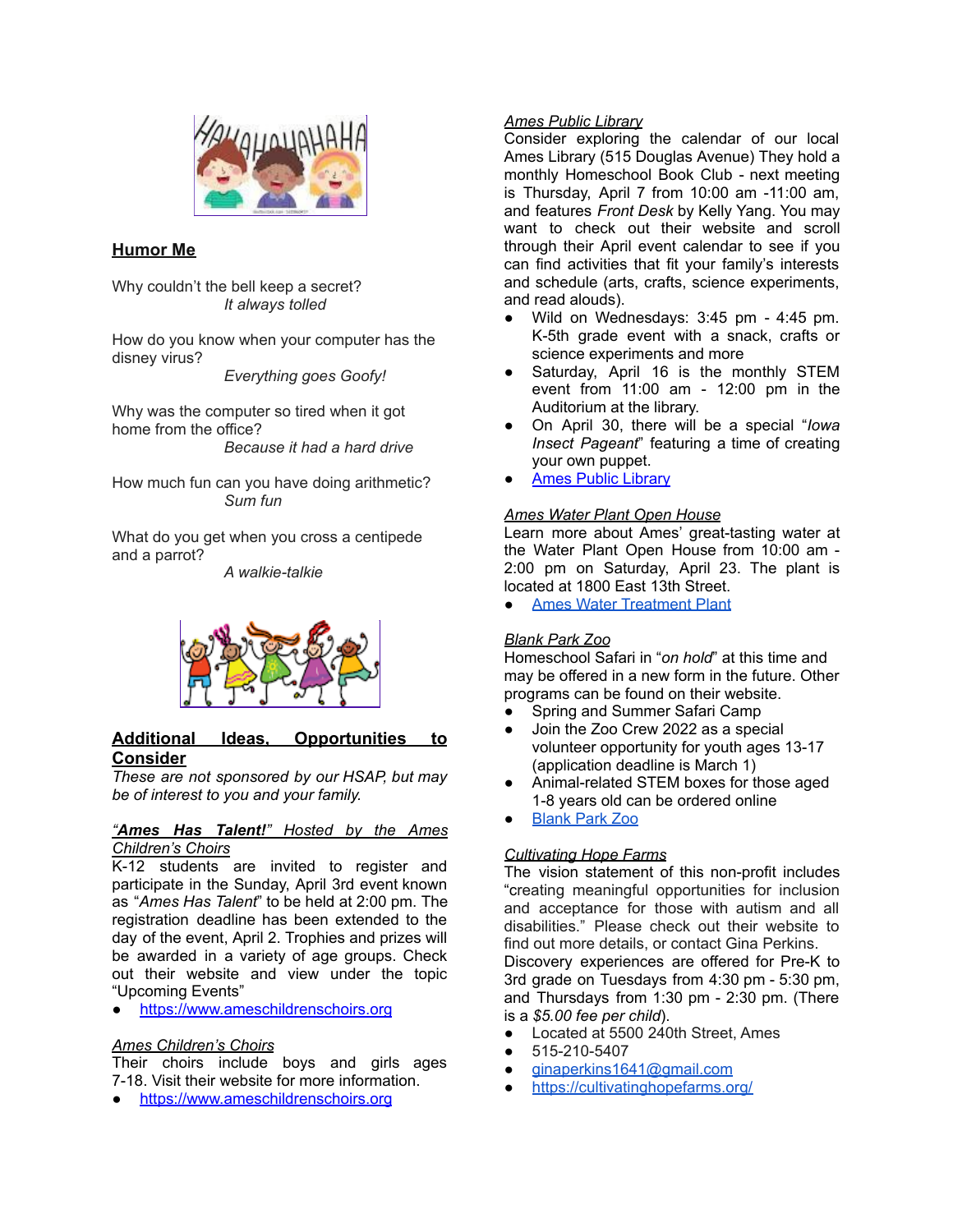#### *4-H ISU Extension & Outreach*

If there are any of our HSAP students who are interested in finding out more about 4-H and Clover Kids, you can contact the ISU Extension Office at 515-382-6551 and also find more information on offerings on their website.

● <https://www.extension.iastate.edu/4h/>

#### *Goldie's Kids Club*

The Iowa Department of Cultural Affairs has a program called Goldie's Kids Club to introduce children (12 and under) to Iowa history. It stars Goldie, the eastern goldfinch (the state bird). Please investigate their website to find out what they have to offer (including "*History Mystery",* activities, a recommendation of a Storytime digital book, and other items that can be accessed in their archives).

● <https://iowaculture.gov/goldie>

#### *Hy-Vee Kids Fitness Program*

Includes a five week challenge, including videos, training tools, a blog, and more

● <https://hy-veekidsfit.com>

#### *ICAN*

If you have a high school student, you may want to visit the ICAN website. It features a variety of resources for career planning, college planning, financial aid and helpful steps for success. They also have an ICAN Scholarship Database.

- There will be a free in-person ICR Future Career and College Fair on Sunday, April 3, in Cedar Rapids, from 12:30 pm - 3:00 pm. Check out the website for more information.
- [www.icansucceed.org](http://www.icansucceed.org)

#### *Octagon Center For the Arts*

Check their website to determine when the Octagon Shop is open, and discover the in-person or virtual art classes are available.

● <https://octagonarts.org>

#### *Reiman Gardens*

Homeschool Days have come back to Reiman Gardens. Please regularly check their website to see the events and fees. On Wednesday, April 20, there is a "Homeschool Day: Insects" event from 9:00 am - 12:00 noon. There will be learning stations and hands-on experiments. They are also offering an upcoming Free Admission Day on Wednesday, May 4th.

● Reiman [Gardens](https://www.reimangardens.com)

#### *Story County Geocache Egg Hunt*

Your family will love this new way of hunting eggs. Join Naturalist Jess Lancial to learn how to use a GPS, then go search the woods to find the Conservation Bunny's nests of hidden treasures! Discover prizes, candy, and nature's treasures along the way, being sure to keep a watchful eye for the "golden egg," which earns you a special prize. Spots are limited, so register early! Fee of \$5 per collector (any child between 3-14 years old) is required with registration.

Registrations have filled, but you can be added to a waitlist for this Saturday, April 16, event that takes place from 10:00 am-12:00 pm.

May 4th.

Waitlist [Geocache](https://www.mycountyparks.com/Event/Event_Waiting_Detail.aspx?Event_ID=FfKYRJ17BVs%3d) Egg Hunt

#### *Story County Online Learning Resources*

The Story County naturalists have recorded parts of their in-class programs to be used by anyone as supplemental resources. They will keep adding to their list of resources. Here is the link:

- Online Learning [Resources](https://www.storycountyiowa.gov/1463/Online-Learning-Resources)
- You may also want to check out the different parks and trails available in our area

#### *Story Theater Company*

Offers theatrical opportunities for area children. Visit their website for more information and details. <https://www.storytheatercompany.org/>

● The April production is *Badger* , the annual teen show (April 1, 2, and 3). *This production has mature themes and intense moments.* (Another upcoming production includes *Shrek the Musical Jr.* in June)

#### *Youth Matinee Series*

The admission for the Youth Matinee Series performances is \$4.00 for all attendees (students, parents, teachers, and chaperones). Seating is general admission and you are encouraged to arrive at least 15 minutes before curtain time.

- *● Call of the Wild* (April 26th at 10:00 am or 12:30 pm in Stephens Auditorium, Grades: 4-8)
- *● ISU Orchestra* (April 29th at 10:00 am in Stephens Auditorium, Grades: 3-12)

<https://www.center.iastate.edu/education/> Please contact our teachers by following this format: first name.last [name@ames.k12.ia.us](mailto:name@ames.k12.ia.us).